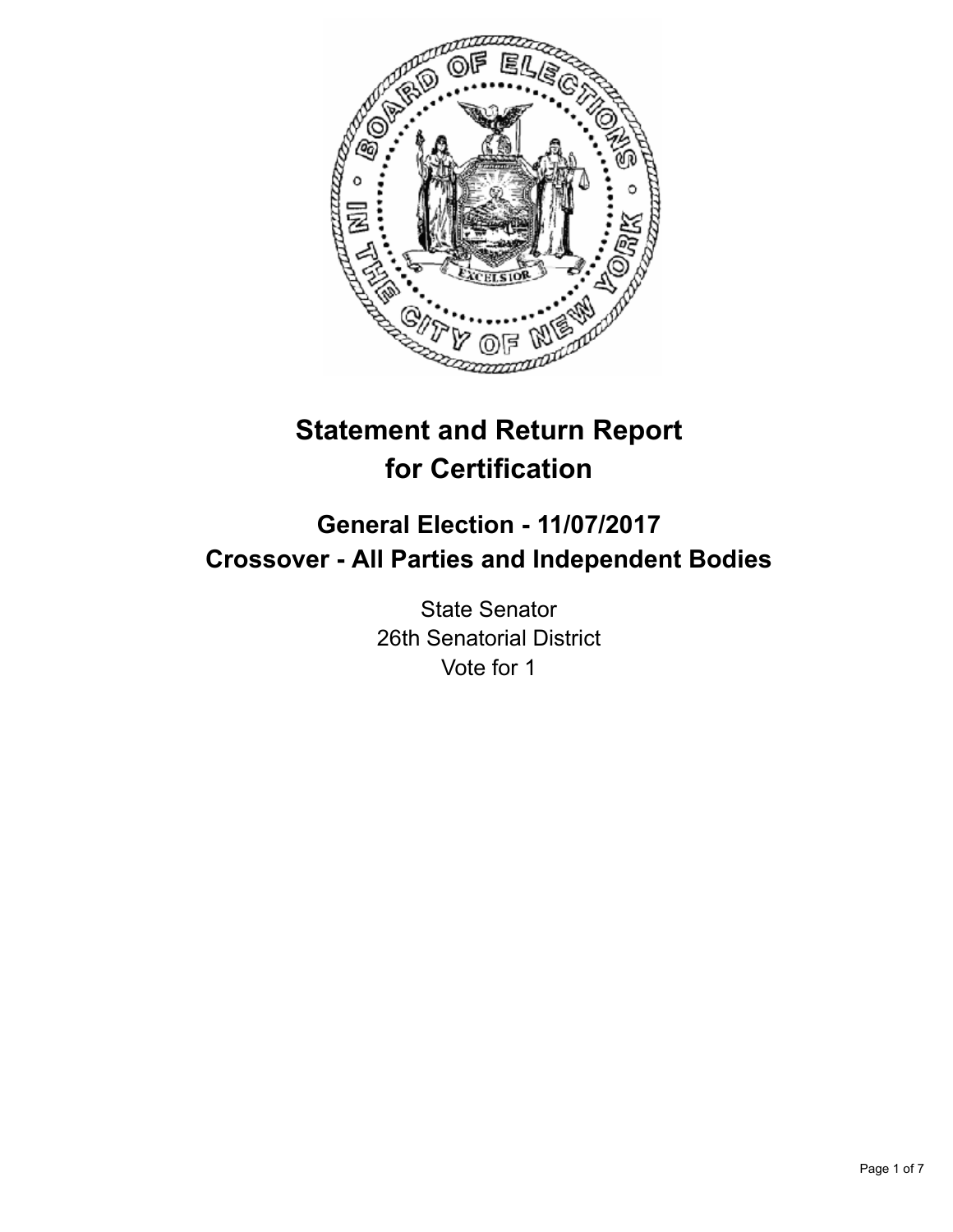

#### **New York County**

| <b>PUBLIC COUNTER</b>                                    | 28,154                  |
|----------------------------------------------------------|-------------------------|
| MANUALLY COUNTED EMERGENCY                               | 0                       |
| <b>ABSENTEE / MILITARY</b>                               | 656                     |
| AFFIDAVIT                                                | 356                     |
| <b>Total Ballots</b>                                     | 29,166                  |
| Less - Inapplicable Federal/Special Presidential Ballots | 0                       |
| <b>Total Applicable Ballots</b>                          | 29,166                  |
| BRIAN P. KAVANAGH (DEMOCRATIC)                           | 17,782                  |
| ANALICIA ALEXANDER (REPUBLICAN)                          | 4,072                   |
| BRIAN P. KAVANAGH (WORKING FAMILIES)                     | 2,090                   |
| AKEEM BROWDER (WRITE-IN)                                 | 1                       |
| ALAN GERSON (WRITE-IN)                                   | 5                       |
| ALI KARIMI (WRITE-IN)                                    | 1                       |
| ALICE CANCEL (WRITE-IN)                                  | 1                       |
| ANDREW REGERSTREID (WRITE-IN)                            | 1                       |
| BENJAMIN LESCZYASKI (WRITE-IN)                           | 1                       |
| BENJAMIN WHITE (WRITE-IN)                                | 1                       |
| BRIAN WADDELL (WRITE-IN)                                 | 2                       |
| <b>BRUCE FRENCH (WRITE-IN)</b>                           | 1                       |
| CLAYTON PATTERSON (WRITE-IN)                             | 1                       |
| DANIEL SQUADRON (WRITE-IN)                               | 3                       |
| DAVID WEISBURGER (WRITE-IN)                              | 1                       |
| DODGE LANDESMAN (WRITE-IN)                               | 1                       |
| DONALD HAY (WRITE-IN)                                    | 1                       |
| FRANK SEDDIO (WRITE-IN)                                  | 2                       |
| <b>GABRIELLA SOLIS (WRITE-IN)</b>                        | 1                       |
| GIGI LI (WRITE-IN)                                       | 1                       |
| HARVEY MILK (WRITE-IN)                                   | 1                       |
| JAMES LESCZYNSKI (WRITE-IN)                              | 1                       |
| JENIFER RAJKUMAR (WRITE-IN)                              | 1                       |
| JENNIFER CAPLAN (WRITE-IN)                               | 1                       |
| <b>JESSICA NAVIKAS (WRITE-IN)</b>                        | $\mathbf 1$             |
| JIMMY MCMILLAN (WRITE-IN)                                | 1                       |
| JUAN CARLOS POLANCO (WRITE-IN)                           | 1                       |
| JULIO SURIEL (WRITE-IN)                                  | $\overline{\mathbf{c}}$ |
| JUSTINE G. CUCCIA (WRITE-IN)                             | 1                       |
| LENNY DAUTER (WRITE-IN)                                  | 1                       |
| LYNNE ELLSWORTH (WRITE-IN)                               | 1                       |
| MARC FLIEDNER (WRITE-IN)                                 | 1                       |
| MARK BUTLER (WRITE-IN)                                   | 1                       |
| MARQUIS JENKINS (WRITE-IN)                               | 1                       |
| MARSH MEDOUS (WRITE-IN)                                  | 1                       |
| MAX APPLEBAUM (WRITE-IN)                                 | 1                       |
| MICHAEL BLOOMBERG (WRITE-IN)                             | 1                       |
| MICHAEL HALPERT (WRITE-IN)                               | 1                       |
| NEER R ASHERIC (WRITE-IN)                                | 1                       |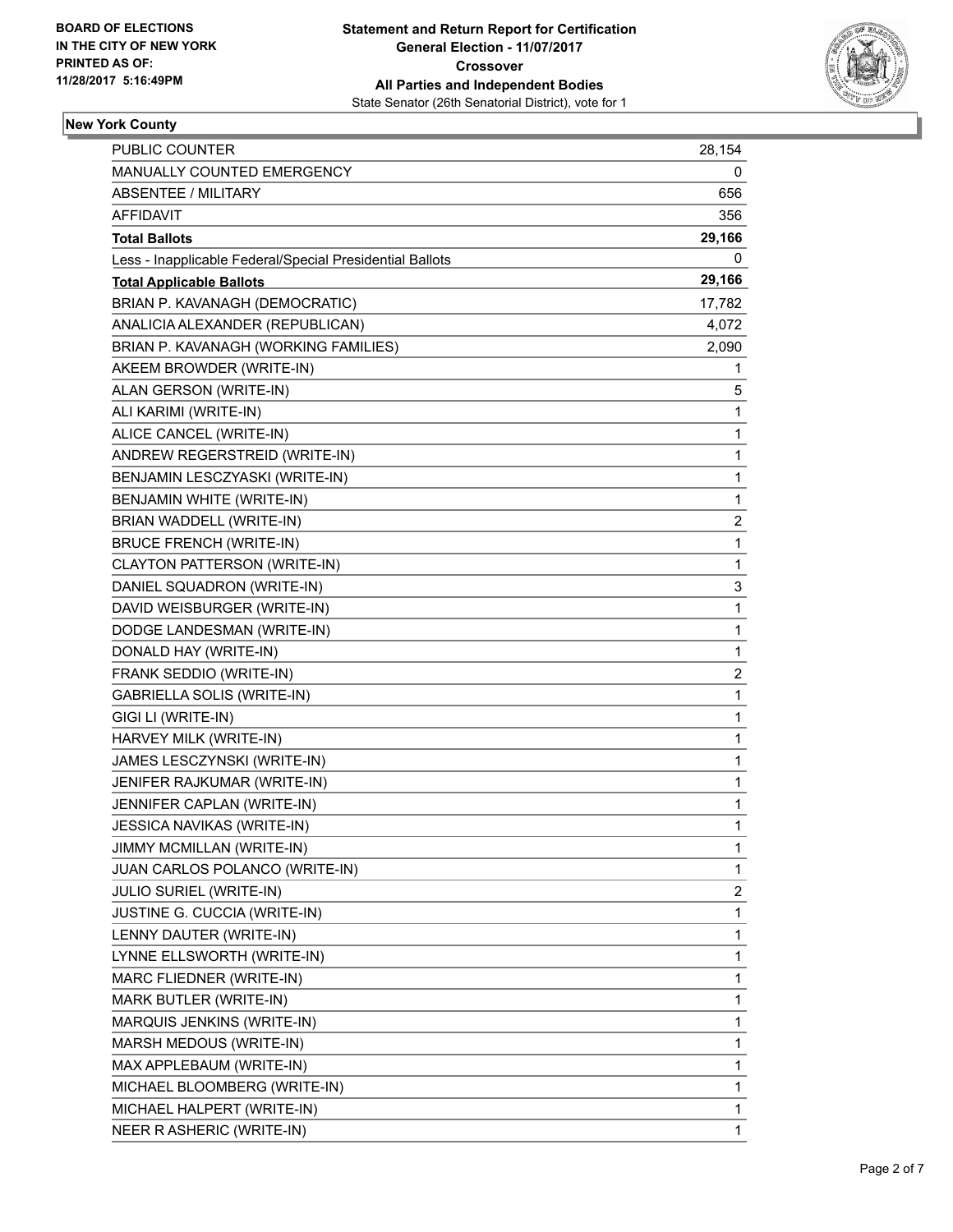

#### **New York County**

| OSWALDO RODRIGUEZ (WRITE-IN)              | 1              |
|-------------------------------------------|----------------|
| PAUL NEWALL (WRITE-IN)                    | 1              |
| PAUL NEWED (WRITE-IN)                     | 1              |
| PAUL NEWEL (WRITE-IN)                     | 1              |
| PAUL NEWELL (WRITE-IN)                    | 63             |
| PAUL NEWLY (WRITE-IN)                     | 1              |
| ROBERT STEPANEK (WRITE-IN)                | 1              |
| ROBIN FLAUMENHAFT (WRITE-IN)              | 1              |
| ROW R. MILLER (WRITE-IN)                  | 1              |
| SANTOS LOPEZ (WRITE-IN)                   | 1              |
| SHELDON SILVER (WRITE-IN)                 | $\overline{2}$ |
| SUSAN AVERY (WRITE-IN)                    | 1              |
| TISA LAPADULA (WRITE-IN)                  | 1              |
| UNATTRIBUTABLE WRITE-IN (WRITE-IN)        | 18             |
| UNCOUNTED WRITE-IN PER STATUTE (WRITE-IN) | 1              |
| VERA SUNG (WRITE-IN)                      | 1              |
| WILBUR KUNG (WRITE-IN)                    | 1              |
| WILL SCHRAFT (WRITE-IN)                   | 1              |
| <b>Total Votes</b>                        | 24,087         |
| Unrecorded                                | 5,079          |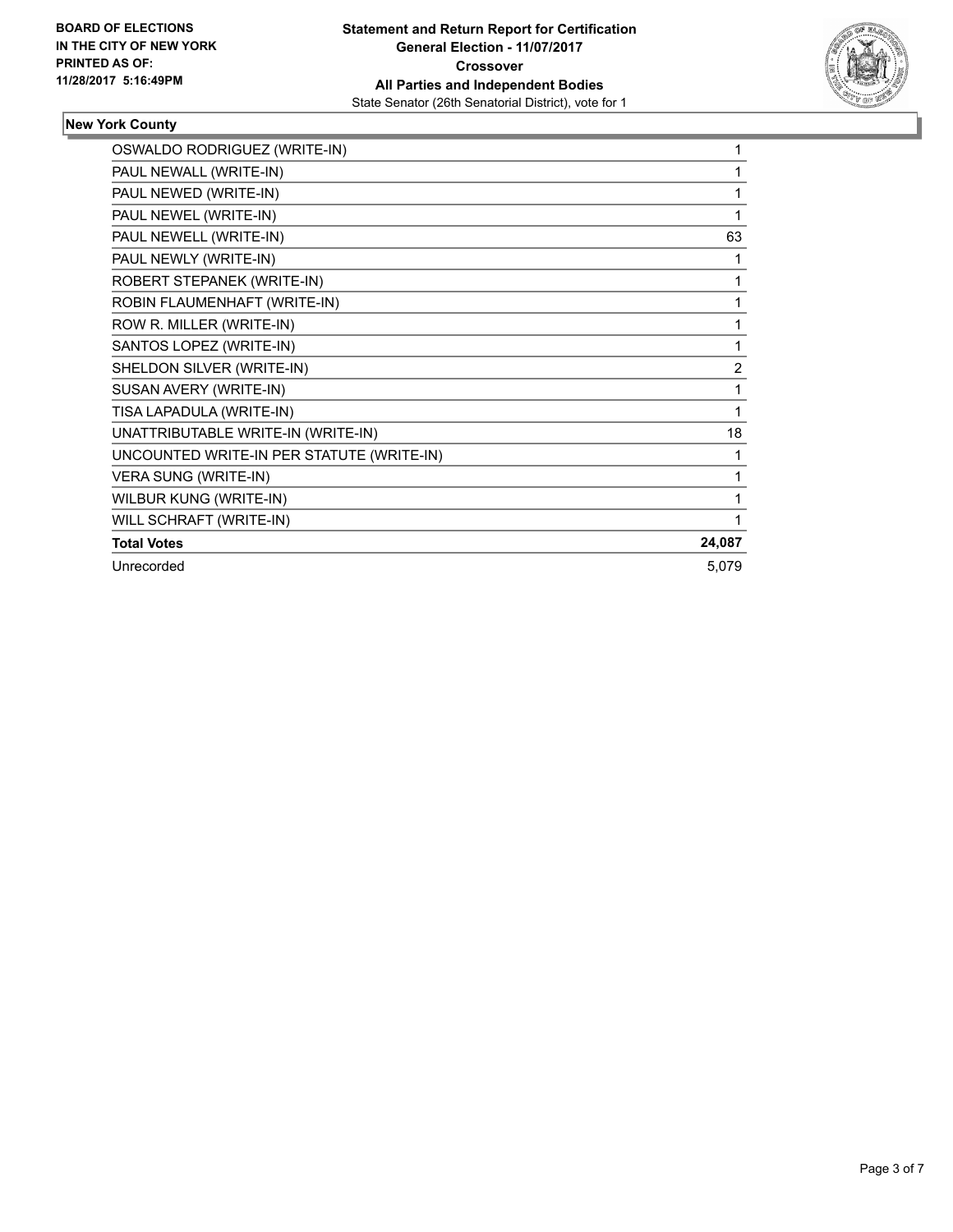

#### **Kings County**

| PUBLIC COUNTER                                           | 17,768 |
|----------------------------------------------------------|--------|
| MANUALLY COUNTED EMERGENCY                               | 5      |
| <b>ABSENTEE / MILITARY</b>                               | 333    |
| <b>AFFIDAVIT</b>                                         | 215    |
| <b>Total Ballots</b>                                     | 18,321 |
| Less - Inapplicable Federal/Special Presidential Ballots | 0      |
| <b>Total Applicable Ballots</b>                          | 18,321 |
| BRIAN P. KAVANAGH (DEMOCRATIC)                           | 12,406 |
| ANALICIA ALEXANDER (REPUBLICAN)                          | 1,843  |
| BRIAN P. KAVANAGH (WORKING FAMILIES)                     | 2,396  |
| ALEXANDER T. JONSSON (WRITE-IN)                          | 1      |
| BARACK OBAMA (WRITE-IN)                                  | 1      |
| BERNIE SANDERS (WRITE-IN)                                | 1      |
| DANIEL SQUADRON (WRITE-IN)                               | 1      |
| DIANE JEISNER (WRITE-IN)                                 | 1      |
| DONIA PIERSAINT (WRITE-IN)                               | 1      |
| DOROTHY SIEGEL (WRITE-IN)                                | 1      |
| DOV HIKIND (WRITE-IN)                                    | 1      |
| EILEEN NAPLES (WRITE-IN)                                 | 1      |
| <b>GLORIA STEINMAN (WRITE-IN)</b>                        | 1      |
| HEATHER GERSHEN (WRITE-IN)                               | 1      |
| JEFFERY WILSON (WRITE-IN)                                | 1      |
| JOANNE SIMON (WRITE-IN)                                  | 1      |
| JOHN ADAMS (WRITE-IN)                                    | 1      |
| LINCOLN ACHILLI (WRITE-IN)                               | 1      |
| MARTIN CONNOR (WRITE-IN)                                 | 5      |
| MATTHEW MILLER (WRITE-IN)                                | 1      |
| MELISSA KANAS (WRITE-IN)                                 | 1      |
| MICHAEL FAGAN (WRITE-IN)                                 | 1      |
| MORGAN JOHNSON (WRITE-IN)                                | 1      |
| NERMAN JACOB (WRITE-IN)                                  | 1      |
| PAUL NEWELL (WRITE-IN)                                   | 8      |
| STEVE FAHMIE (WRITE-IN)                                  | 1      |
| UNATTRIBUTABLE WRITE-IN (WRITE-IN)                       | 7      |
| VICKI VOSSEN (WRITE-IN)                                  | 1      |
| WALTER SOBCHEK (WRITE-IN)                                | 1      |
| <b>Total Votes</b>                                       | 16,688 |
| Unrecorded                                               | 1,633  |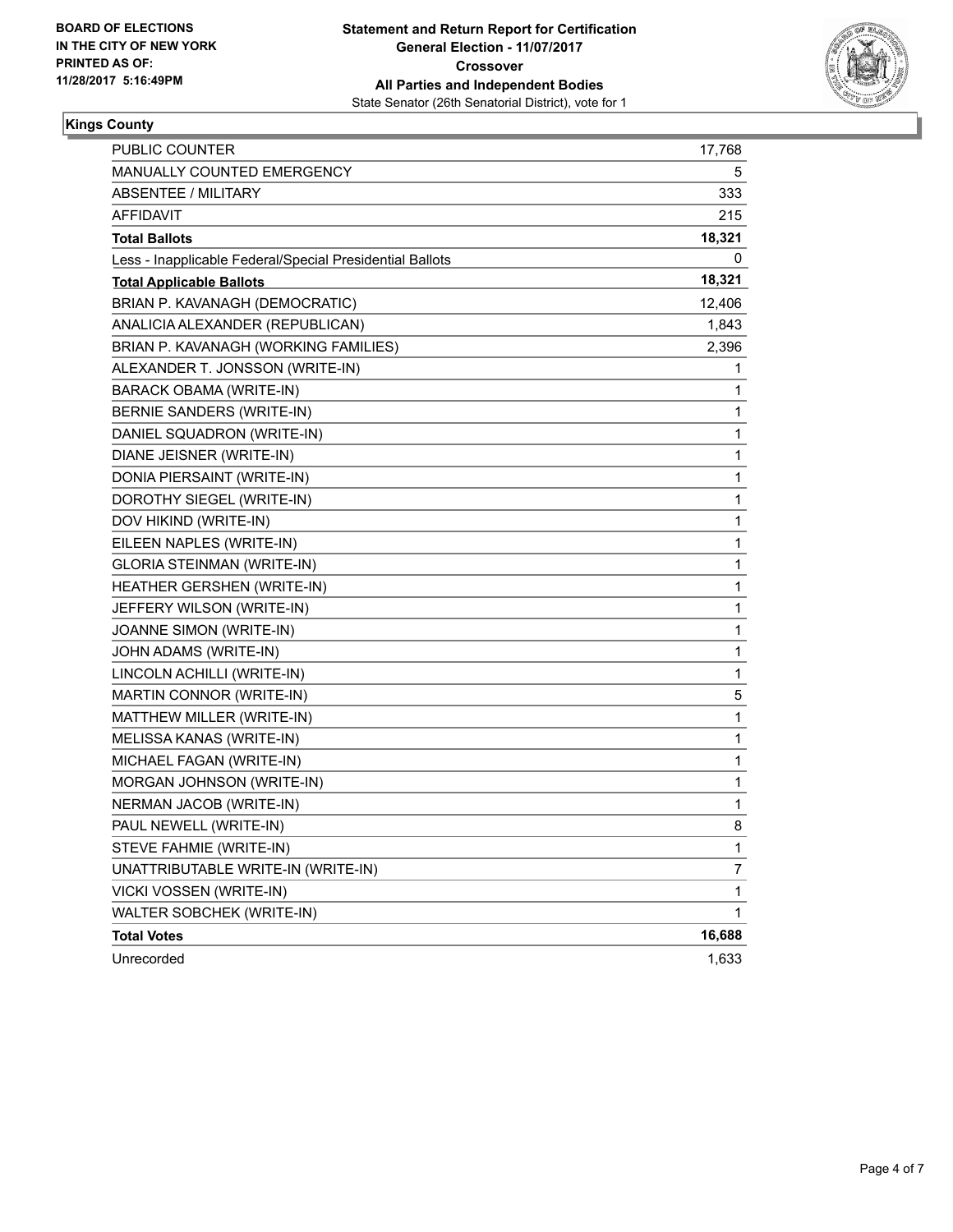

#### **Total for State Senator (26th Senatorial District)**

| <b>PUBLIC COUNTER</b>                                    | 45,922 |
|----------------------------------------------------------|--------|
| MANUALLY COUNTED EMERGENCY                               | 5      |
| <b>ABSENTEE / MILITARY</b>                               | 989    |
| AFFIDAVIT                                                | 571    |
| <b>Total Ballots</b>                                     | 47,487 |
| Less - Inapplicable Federal/Special Presidential Ballots | 0      |
| <b>Total Applicable Ballots</b>                          | 47,487 |
| BRIAN P. KAVANAGH (DEMOCRATIC)                           | 30,188 |
| ANALICIA ALEXANDER (REPUBLICAN)                          | 5,915  |
| BRIAN P. KAVANAGH (WORKING FAMILIES)                     | 4,486  |
| AKEEM BROWDER (WRITE-IN)                                 | 1      |
| ALAN GERSON (WRITE-IN)                                   | 5      |
| ALEXANDER T. JONSSON (WRITE-IN)                          | 1      |
| ALI KARIMI (WRITE-IN)                                    | 1      |
| ALICE CANCEL (WRITE-IN)                                  | 1      |
| ANDREW REGERSTREID (WRITE-IN)                            | 1      |
| <b>BARACK OBAMA (WRITE-IN)</b>                           | 1      |
| BENJAMIN LESCZYASKI (WRITE-IN)                           | 1      |
| BENJAMIN WHITE (WRITE-IN)                                | 1      |
| BERNIE SANDERS (WRITE-IN)                                | 1      |
| BRIAN WADDELL (WRITE-IN)                                 | 2      |
| <b>BRUCE FRENCH (WRITE-IN)</b>                           | 1      |
| CLAYTON PATTERSON (WRITE-IN)                             | 1      |
| DANIEL SQUADRON (WRITE-IN)                               | 4      |
| DAVID WEISBURGER (WRITE-IN)                              | 1      |
| DIANE JEISNER (WRITE-IN)                                 | 1      |
| DODGE LANDESMAN (WRITE-IN)                               | 1      |
| DONALD HAY (WRITE-IN)                                    | 1      |
| DONIA PIERSAINT (WRITE-IN)                               | 1      |
| DOROTHY SIEGEL (WRITE-IN)                                | 1      |
| DOV HIKIND (WRITE-IN)                                    | 1      |
| EILEEN NAPLES (WRITE-IN)                                 | 1      |
| FRANK SEDDIO (WRITE-IN)                                  | 2      |
| GABRIELLA SOLIS (WRITE-IN)                               | 1      |
| GIGI LI (WRITE-IN)                                       | 1      |
| GLORIA STEINMAN (WRITE-IN)                               | 1      |
| HARVEY MILK (WRITE-IN)                                   | 1      |
| HEATHER GERSHEN (WRITE-IN)                               | 1      |
| JAMES LESCZYNSKI (WRITE-IN)                              | 1      |
| JEFFERY WILSON (WRITE-IN)                                | 1      |
| JENIFER RAJKUMAR (WRITE-IN)                              | 1      |
| JENNIFER CAPLAN (WRITE-IN)                               | 1      |
| JESSICA NAVIKAS (WRITE-IN)                               | 1      |
| JIMMY MCMILLAN (WRITE-IN)                                | 1      |
| JOANNE SIMON (WRITE-IN)                                  | 1      |
| JOHN ADAMS (WRITE-IN)                                    | 1      |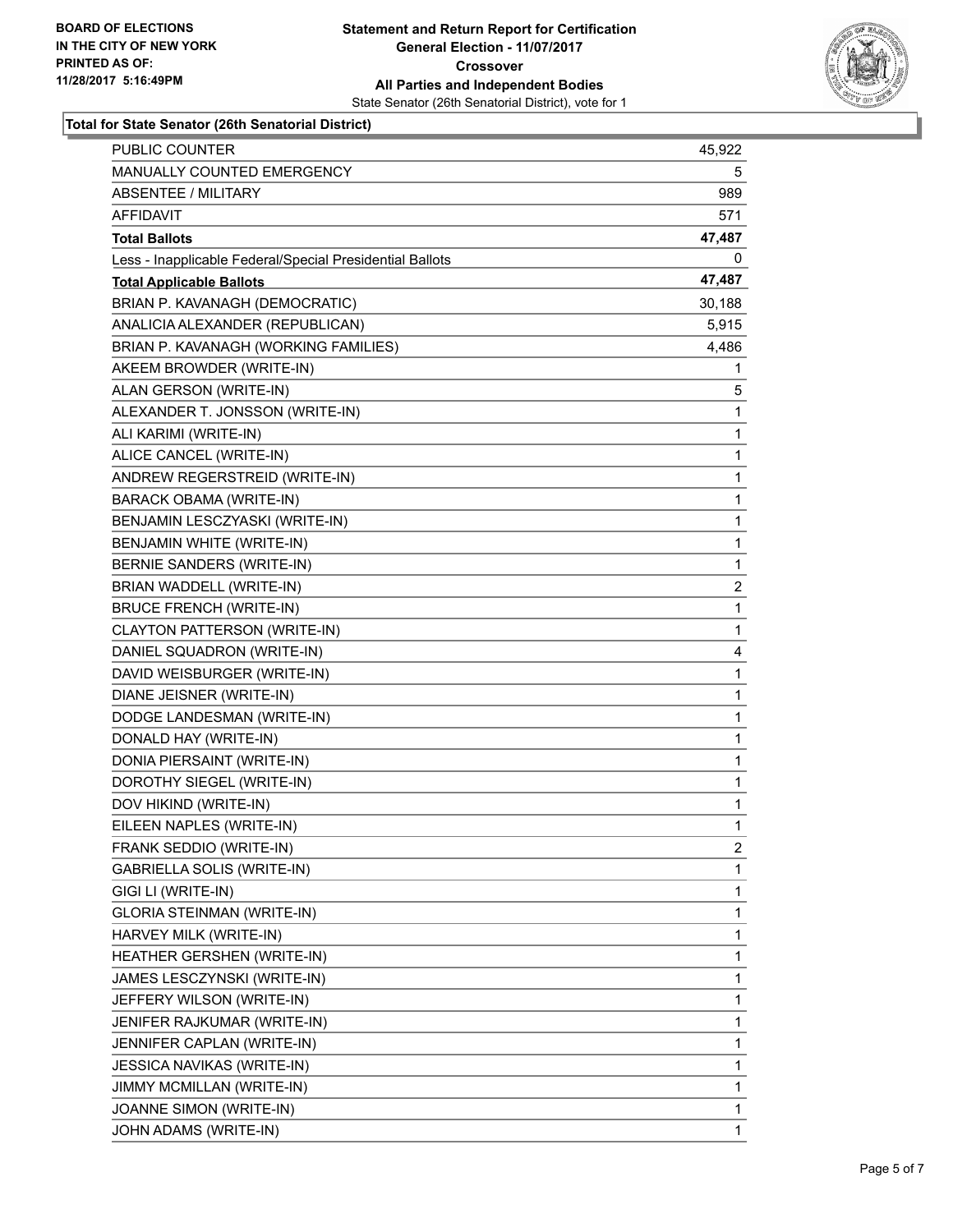

#### **Total for State Senator (26th Senatorial District)**

| MICHAEL BLOOMBERG (WRITE-IN)              | 1      |
|-------------------------------------------|--------|
|                                           |        |
| MICHAEL FAGAN (WRITE-IN)                  | 1      |
| MICHAEL HALPERT (WRITE-IN)                | 1      |
| MORGAN JOHNSON (WRITE-IN)                 | 1      |
| NEER R ASHERIC (WRITE-IN)                 | 1      |
| NERMAN JACOB (WRITE-IN)                   | 1      |
| OSWALDO RODRIGUEZ (WRITE-IN)              | 1      |
| PAUL NEWALL (WRITE-IN)                    | 1      |
| PAUL NEWED (WRITE-IN)                     | 1      |
| PAUL NEWEL (WRITE-IN)                     | 1      |
| PAUL NEWELL (WRITE-IN)                    | 71     |
| PAUL NEWLY (WRITE-IN)                     | 1      |
| ROBERT STEPANEK (WRITE-IN)                | 1      |
| ROBIN FLAUMENHAFT (WRITE-IN)              | 1      |
| ROW R. MILLER (WRITE-IN)                  | 1      |
| SANTOS LOPEZ (WRITE-IN)                   | 1      |
| SHELDON SILVER (WRITE-IN)                 | 2      |
| STEVE FAHMIE (WRITE-IN)                   | 1      |
| SUSAN AVERY (WRITE-IN)                    | 1      |
| TISA LAPADULA (WRITE-IN)                  | 1      |
| UNATTRIBUTABLE WRITE-IN (WRITE-IN)        | 25     |
| UNCOUNTED WRITE-IN PER STATUTE (WRITE-IN) | 1      |
| VERA SUNG (WRITE-IN)                      | 1      |
| VICKI VOSSEN (WRITE-IN)                   | 1      |
| WALTER SOBCHEK (WRITE-IN)                 | 1      |
| WILBUR KUNG (WRITE-IN)                    | 1      |
| WILL SCHRAFT (WRITE-IN)                   | 1.     |
| <b>Total Votes</b>                        | 40,775 |
|                                           |        |
| Unrecorded                                | 6,712  |